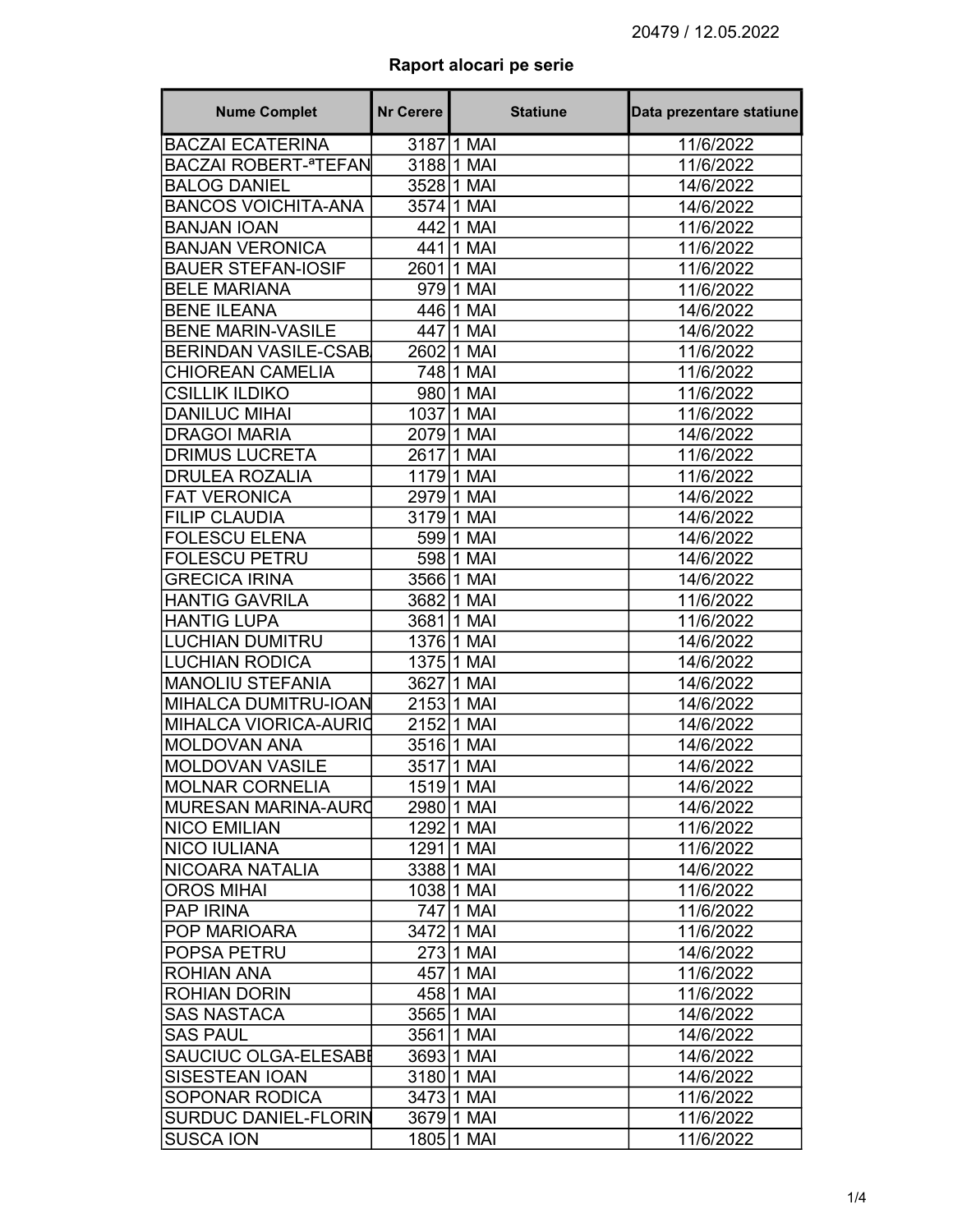| <b>Nume Complet</b>         | <b>Nr Cerere</b> | <b>Statiune</b>  | Data prezentare statiune |
|-----------------------------|------------------|------------------|--------------------------|
| <b>SUSCA MAGDALINA</b>      |                  | 35671 MAI        | 14/6/2022                |
| <b>SUSCA MARIA</b>          |                  | 1804 1 MAI       | 11/6/2022                |
| <b>SZTRASTYUK IULIU</b>     |                  | 24911 MAI        | 14/6/2022                |
| <b>SZTRASTYUK MARIA</b>     |                  | 250 1 MAI        | 14/6/2022                |
| <b>TALOS ADRIANA</b>        |                  | 2138 1 MAI       | 14/6/2022                |
| <b>TALOS GHEORGHE</b>       |                  | 2137 1 MAI       | 14/6/2022                |
| <b>TALPE FLORICA</b>        |                  | 3628 1 MAI       | 14/6/2022                |
| <b>TOMA ILEANA</b>          |                  | 368011 MAI       | 11/6/2022                |
| <b>TURC SAMUILA</b>         |                  | 624 1 MAI        | 14/6/2022                |
| TURC-TIVADAR ANUTA          |                  | 623 1 MAI        | 14/6/2022                |
| <b>VERES LIVIOARA</b>       |                  | 3575 1 MAI       | 14/6/2022                |
| <b>VRINCEANU BUCUR</b>      |                  | 22011 MAI        | 14/6/2022                |
| <b>VRINCEANU VIORICA</b>    |                  | 2202 1 MAI       | 14/6/2022                |
| <b>BREBAN ILEANA</b>        |                  | 1583 BIZUSA      | 11/6/2022                |
| <b>BREBAN IOAN</b>          |                  | 1584 BIZUSA      | 11/6/2022                |
| <b>CAMPAN MARIA</b>         |                  | 3691 BIZUSA      | 12/6/2022                |
| <b>CERNUCAN ANGELA</b>      |                  | 1293 BIZUSA      | 12/6/2022                |
| <b>GUIAS ALEXANDRU</b>      |                  | 3054 BIZUSA      | 11/6/2022                |
| <b>LAZA RUGE</b>            |                  | 210 BIZUSA       | 12/6/2022                |
| <b>MESAROS OLENA</b>        |                  | 3449 BIZUSA      | 11/6/2022                |
| <b>ROPAN VIORICA</b>        |                  | 879 BIZUSA       | 12/6/2022                |
| <b>SEREGHI IOSIF</b>        |                  | 3403 BIZUSA      | 12/6/2022                |
| <b>SEREGHI MARIOARA</b>     |                  | 3402 BIZUSA      | 12/6/2022                |
| TAKACS DOINA-JULIETA        |                  | 3411 BIZUSA      | 11/6/2022                |
| TRIFF FLORICA               |                  | 3307 BIZUSA      | 11/6/2022                |
| <b>TURUCZKO VIORICA</b>     |                  | 211 BIZUSA       | 11/6/2022                |
| ZAHARIE ALEXANDRU           |                  | 3412 BIZUSA      | 11/6/2022                |
| <b>COVACI IOAN</b>          |                  | 1760 BUZIAS      | 13/6/2022                |
| <b>CSURKA ANUTA</b>         |                  | 2638 BUZIAS      | 12/6/2022                |
| <b>CSURKA CAROL</b>         |                  | 2639 BUZIAS      | 12/6/2022                |
| <b>LAKATOS IOSIF</b>        |                  | 1412 BUZIAS      | 13/6/2022                |
| <b>ALB OLIMPIA</b>          |                  | 2523 CACIULATA   | 11/6/2022                |
| CHIRA MARINA-EUDOCH         |                  | 2524 CACIULATA   | 11/6/2022                |
| <b>COZA MARIA-ILEANA</b>    |                  | 970 CACIULATA    | 11/6/2022                |
| <b>DEAK FRANCISC</b>        |                  | 14 CACIULATA     | 11/6/2022                |
| <b>BAL MARIUS-FLORINEL</b>  |                  | 2461 CALIMANESTI | 11/6/2022                |
| <b>BAL MIHAELA</b>          |                  | 2462 CALIMANESTI | 11/6/2022                |
| <b>IVASCU IOAN</b>          |                  | 3204 COVASNA     | 12/6/2022                |
| <b>KOVACI MARIA</b>         |                  | 45 COVASNA       | 12/6/2022                |
| MOLDOVAN DOINA-MARI         |                  | 2250 COVASNA     | 11/6/2022                |
| <b>SELING BENIAMIN</b>      |                  | 1388 COVASNA     | 13/6/2022                |
| <b>SELING SIMONA-AMALIA</b> |                  | 1387 COVASNA     | 13/6/2022                |
| <b>SUNEA IOAN</b>           |                  | 2167 COVASNA     | 11/6/2022                |
| <b>TITAN GENU</b>           |                  | 229 COVASNA      | 12/6/2022                |
| <b>VLAD IULIANA</b>         |                  | 3718 COVASNA     | 11/6/2022                |
| <b>VLAD VASILE-ILIE</b>     |                  | 3719 COVASNA     | 11/6/2022                |
| <b>BARE VERONICA</b>        |                  | 311 EFORIE NORD  | 13/6/2022                |
| <b>CHIRA FLORIN-ANDREI</b>  |                  | 2609 EFORIE NORD | 12/6/2022                |
| <b>CHIRA MARINELA-CORNE</b> |                  | 2610 EFORIE NORD | 12/6/2022                |
| <b>DAMIAN DANIEL-VALENT</b> |                  | 1925 EFORIE NORD | 11/6/2022                |
| <b>DRAGOS AURELIA</b>       |                  | 553 EFORIE NORD  | 11/6/2022                |
| <b>DRAGOS IOAN</b>          |                  | 554 EFORIE NORD  | 11/6/2022                |
| <b>GAUREAN VERONICA</b>     |                  | 312 EFORIE NORD  | 13/6/2022                |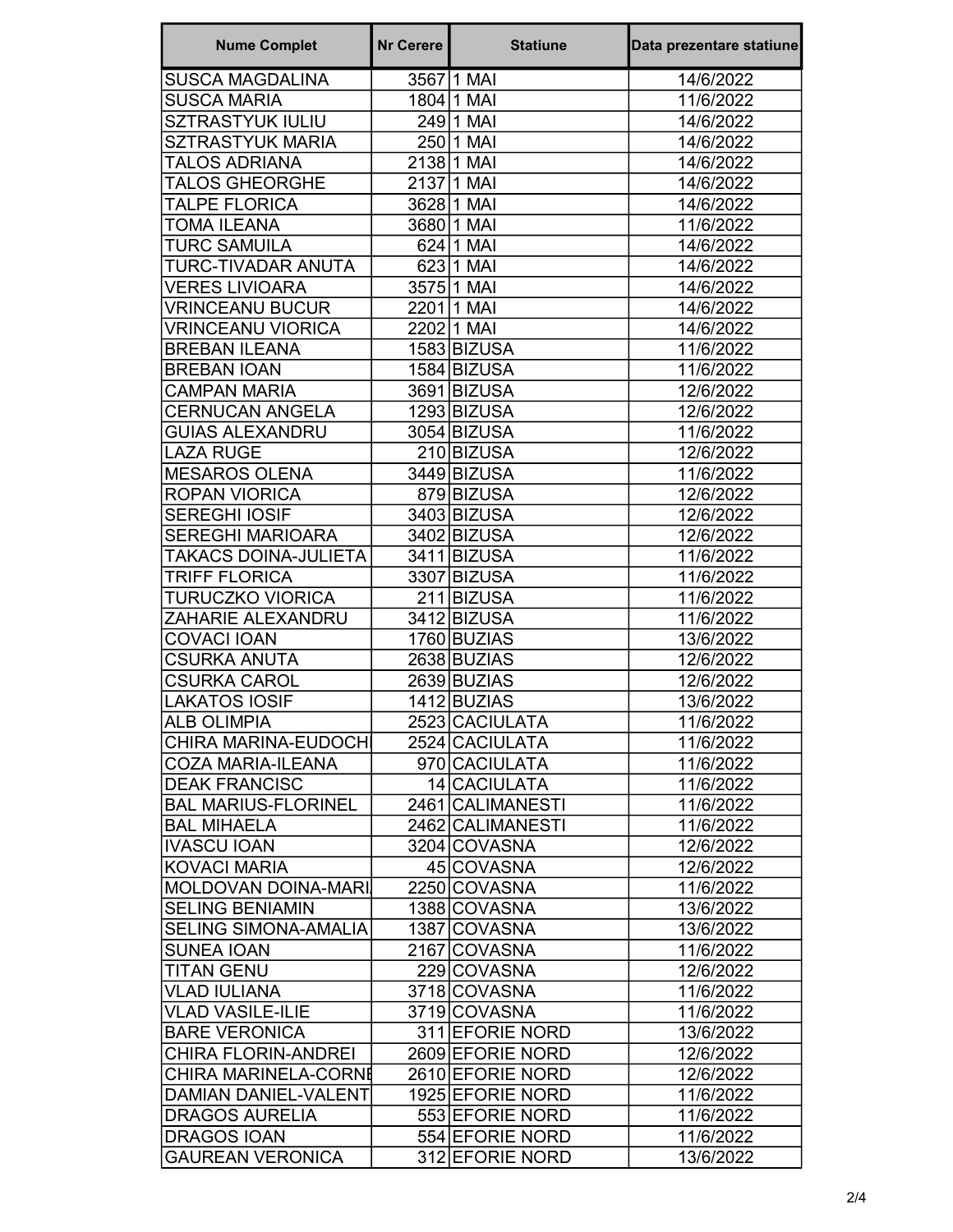| <b>Nume Complet</b>                        | <b>Nr Cerere</b> | <b>Statiune</b>   | Data prezentare statiune |
|--------------------------------------------|------------------|-------------------|--------------------------|
| <b>NEMETH ALEXANDRU</b>                    |                  | 235 EFORIE NORD   | 12/6/2022                |
| <b>NEMETH MARIOARA</b>                     |                  | 234 EFORIE NORD   | 12/6/2022                |
| POP AURELIA                                |                  | 2620 EFORIE NORD  | 11/6/2022                |
| <b>POP MILIAN</b>                          |                  | 2621 EFORIE NORD  | 11/6/2022                |
| <b>COSTIN FLOARE</b>                       |                  | 3007 EFORIE SUD   | 11/6/2022                |
| <b>NEDELEA SORIN-IOAN</b>                  |                  | 3248 EFORIE SUD   | 11/6/2022                |
| <b>BANU ARGENTINA</b>                      |                  | 2675 FELIX        | 11/6/2022                |
| <b>BARGAVAN FLOARE-OTIL</b>                |                  | 177 FELIX         | 12/6/2022                |
| <b>BARGAVAN FLORIN-BOG</b>                 |                  | 178 FELIX         | 12/6/2022                |
| <b>BATIN NICOLAE</b>                       |                  | 1928 FELIX        | 11/6/2022                |
| <b>BUCSA ADRIAN-VASILE</b>                 |                  | $1512$ FELIX      | 13/6/2022                |
| <b>BUCSA ROZALIA-MARIA</b>                 |                  | $1511$ FELIX      | 13/6/2022                |
| <b>DOMSA MARIUS</b>                        |                  | $1679$ FELIX      | 11/6/2022                |
| <b>LUPSE ROXANA-MARINA</b>                 |                  | 3397 FELIX        | 11/6/2022                |
| PODOLYAK FRANCISC                          |                  | $1461$ FELIX      | 12/6/2022                |
| TIRLEA DANIELA-NICOLE                      |                  | 3409 FELIX        | 12/6/2022                |
| <b>CORDEA DOCHIA</b>                       |                  | 3194 GEOAGIU      | 12/6/2022                |
| COSULEANU ANGELICA                         |                  | 3195 GEOAGIU      | 12/6/2022                |
| <b>CRECIUN FLOARE</b>                      |                  | 1181 GEOAGIU      | 11/6/2022                |
| <b>CRECIUN STEFAN</b>                      |                  | 1182 GEOAGIU      | 11/6/2022                |
| MIHOLCA LENUTA-OCTA)                       |                  | 3582 GEOAGIU      | 11/6/2022                |
| <b>HOTICO IOANA</b>                        |                  | 3445 GOVORA       | 11/6/2022                |
| POP MIHAI-ATTILA                           |                  | 559 GOVORA        | 11/6/2022                |
| <b>COZMA RODICA</b>                        |                  | 3156 HERCULANE    | 13/6/2022                |
| <b>COZMA SABIN</b>                         |                  | 3157 HERCULANE    | 13/6/2022                |
| <b>DANKO IVAN</b>                          |                  | 3287 HERCULANE    | 14/6/2022                |
| <b>GHERGHEL ROZALIA</b>                    |                  | 3614 HERCULANE    | 11/6/2022                |
| <b>GHERGHEL TIMOFTEI</b>                   |                  | 3615 HERCULANE    | 11/6/2022                |
| <b>MIHALI ILEANA</b>                       |                  | 2655 HERCULANE    | 12/6/2022                |
| <b>ROSCA GHEORGHE</b>                      |                  | 1138 HERCULANE    | 11/6/2022                |
| <b>ROSCA MARIA</b>                         |                  | 1139 HERCULANE    | 11/6/2022                |
| <b>LINCA ANA</b>                           |                  | 3478 MANGALIA     | 11/6/2022                |
| <b>PAUN LETITIA</b>                        |                  | 3479 MANGALIA     | 11/6/2022                |
| <b>BABICI SAVETA</b>                       |                  | 136 MONEASA       | 13/6/2022                |
| <b>IONCE ANDREI</b>                        |                  | 134 MONEASA       | 13/6/2022                |
| <b>IONCE RODICA</b>                        |                  | 137 MONEASA       | 13/6/2022                |
| <b>LIBOTEAN RODICA</b>                     |                  | 3410 MONEASA      | 12/6/2022                |
| <b>MOLDOVAN IRINA</b>                      |                  | 135 MONEASA       | 13/6/2022                |
| <b>BELBE IOAN-MIRCEA</b>                   |                  | 1064 NEPTUN       | 12/6/2022                |
| <b>CHIRTAN GETUCA</b>                      |                  | 1698 NEPTUN       | 12/6/2022                |
| <b>RAD GHEORGHE</b>                        |                  | 3191 NEPTUN       | 13/6/2022                |
| RADUNEATA-POP EMILIA                       |                  | 3427 OCNA SUGATAG | 12/6/2022                |
| <b>RUS MARISCA</b>                         |                  | 2947 OCNA SUGATAG | 12/6/2022                |
| <b>TOMOIAGA AGI-CARMEN</b>                 |                  | 2977 OCNA SUGATAG |                          |
| <b>GYALAY ROZALIA-MARIA</b>                |                  | 470 OLANESTI      | 12/6/2022<br>11/6/2022   |
| <b>ROMAN IRINA</b>                         |                  | 471 OLANESTI      |                          |
|                                            |                  |                   | 11/6/2022                |
| <b>CHIRA EUGENIA</b>                       |                  | 1409 SANGEORZ     | 12/6/2022                |
| <b>COSTIN AMALIA</b><br><b>GHISE MARIA</b> |                  | 1249 SANGEORZ     | 16/6/2022                |
|                                            |                  | 1152 SANGEORZ     | 12/6/2022                |
| POP VIOREL<br><b>BLAGA-MANCIU MIHAELA</b>  |                  | 1248 SANGEORZ     | 16/6/2022                |
|                                            |                  | 2145 SOVATA       | 11/6/2022                |
| <b>BLAGA-MANCIU ROMULU</b>                 |                  | 2146 SOVATA       | 11/6/2022                |
| <b>LACATUS NICOLAE</b>                     |                  | 3487 SOVATA       | 11/6/2022                |